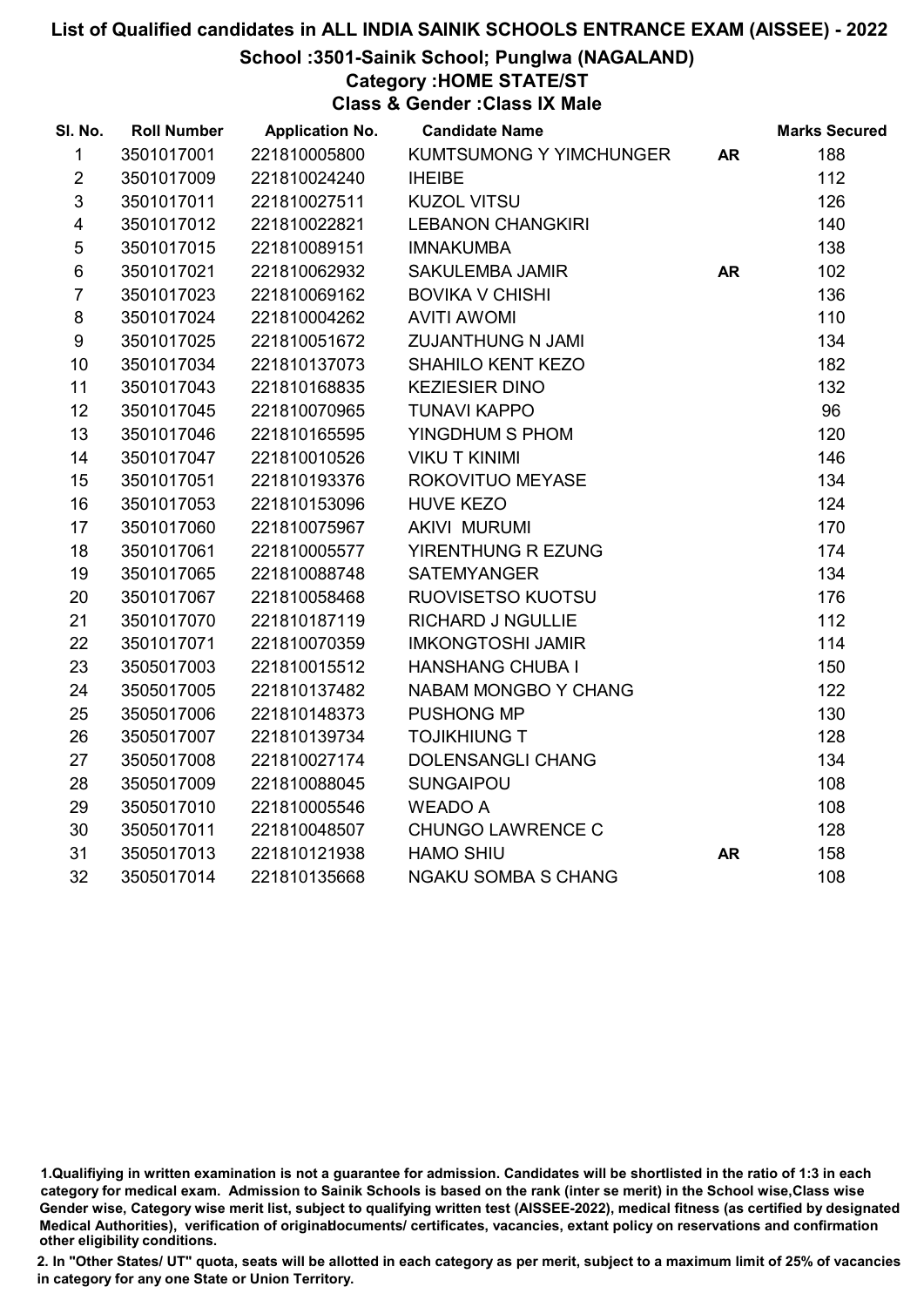# List of Qualified candidates in ALL INDIA SAINIK SCHOOLS ENTRANCE EXAM (AISSEE) - 2022 School :3501-Sainik School; Punglwa (NAGALAND) Category :HOME STATE/GEN Class & Gender :Class IX Male

| SI. No. | <b>Roll Number</b> | <b>Application No.</b> | Candidate Name |    | Marks Secured |
|---------|--------------------|------------------------|----------------|----|---------------|
| 33      | 3501017006         | 221810006420           | ANIKET BHATT   | AR | 208           |
| 34      | 3501017033         | 221810104163           | RISHAB AGARWAL |    | 172           |

<sup>1.</sup>Qualifiying in written examination is not a guarantee for admission. Candidates will be shortlisted in the ratio of 1:3 in each category for medical exam. Admission to Sainik Schools is based on the rank (inter se merit) in the School wise,Class wise Gender wise, Category wise merit list, subject to qualifying written test (AISSEE-2022), medical fitness (as certified by designated Medical Authorities), verification of originablocuments/ certificates, vacancies, extant policy on reservations and confirmation other eligibility conditions.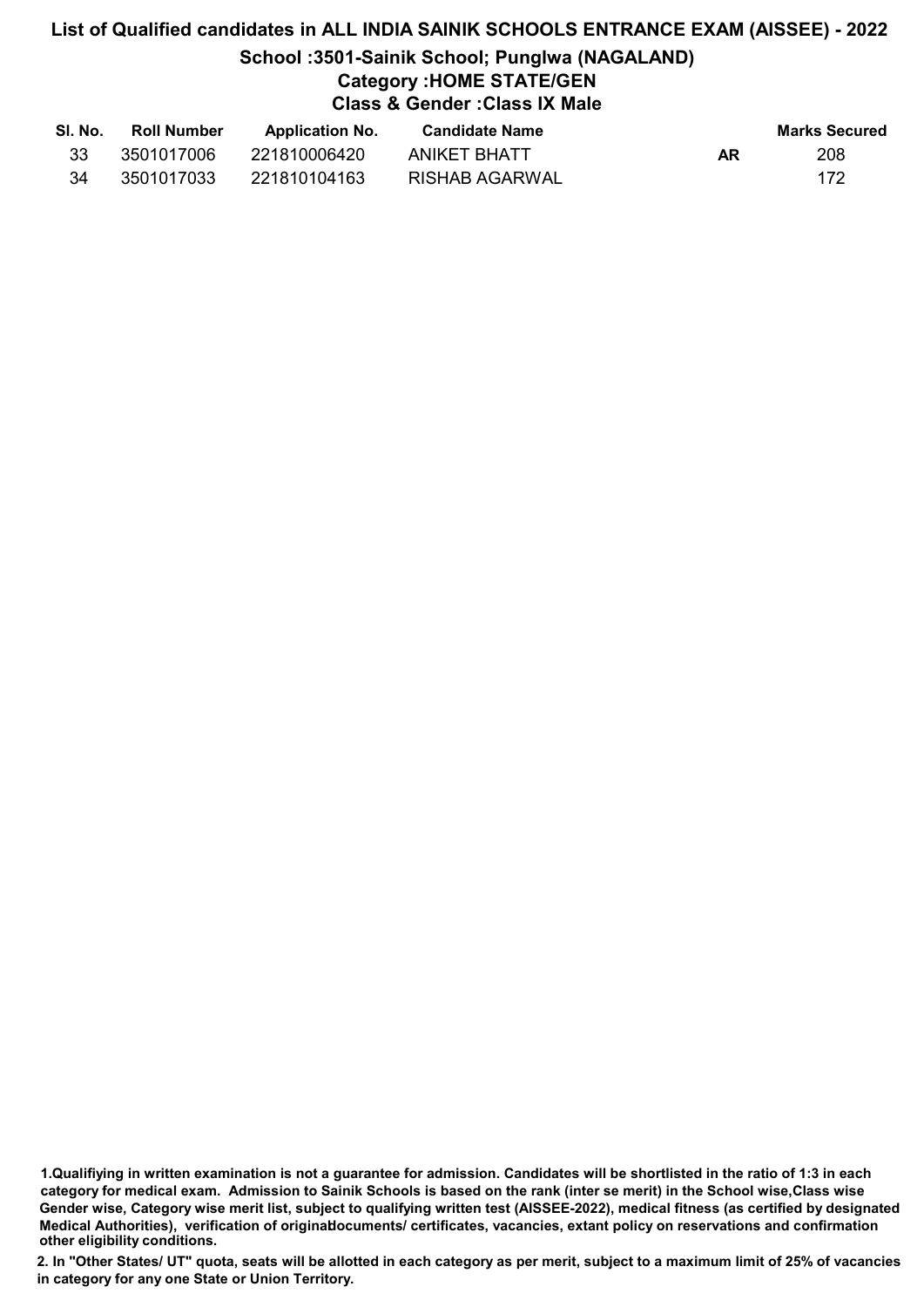# School :3501-Sainik School; Punglwa (NAGALAND)

Category :OTHER STATE/ST

Class & Gender :Class IX Male

| SI. No. | <b>Roll Number</b> | <b>Application No.</b> | <b>Candidate Name</b>      | <b>Marks Secured</b> |
|---------|--------------------|------------------------|----------------------------|----------------------|
| 35      | 1301017005         | 221810027460           | PRASAD RANGMO              | 112                  |
| 36      | 1301017006         | 221810069490           | <b>NOKNGAM WANGSU</b>      | 128                  |
| 37      | 1301017008         | 221810134101           | <b>SANG CHOTRUP KHOCHI</b> | 118                  |
| 38      | 1301017009         | 221810064411           | <b>KASUNG YANGFO</b>       | 122                  |
| 39      | 1301017011         | 221810038721           | <b>TADAR CHUNGNA</b>       | 124                  |
| 40      | 1301017013         | 221810191051           | <b>BULLO CHIKHO</b>        | 94                   |
| 41      | 1301017014         | 221810039161           | <b>TAKHE NATO</b>          | 186                  |
| 42      | 1301017016         | 221810070491           | <b>WANGPAI WANGSU</b>      | 142                  |
| 43      | 1301017018         | 221810058402           | SONGIO TAGO                | 124                  |
| 44      | 1301017019         | 221810103022           | <b>BULAM BAGANG</b>        | 98                   |
| 45      | 1301017022         | 221810195762           | <b>KAGO KAHE</b>           | 176                  |
| 46      | 1301017023         | 221810176962           | <b>HIBU LAPANG</b>         | 148                  |
| 47      | 1301017024         | 221810048672           | ADRIN MEORA DODUM          | 120                  |
| 48      | 1301017026         | 221810009013           | <b>TAKA MEYA</b>           | 206                  |
| 49      | 1301017027         | 221810022043           | <b>MIZON JILEN</b>         | 186                  |
| 50      | 1301017031         | 221810138104           | DORJEE GOMBU NGANGMU       | 156                  |
| 51      | 1301017041         | 221810060435           | HIBU DOA                   | 188                  |
| 52      | 1301017042         | 221810016635           | <b>DEEPAK REBE</b>         | 146                  |
| 53      | 1301017044         | 221810048985           | <b>KARA XILO</b>           | 130                  |
| 54      | 1301017048         | 221810064946           | <b>NGURANG GYASU</b>       | 156                  |
| 55      | 1301017052         | 221810138927           | <b>ATO PORDUNG</b>         | 150                  |
| 56      | 1301017053         | 221810180137           | <b>SETH SAKRINSOW</b>      | 112                  |
| 57      | 1301017055         | 221810124647           | <b>RAKESH NATUNG</b>       | 142                  |
| 58      | 1301017058         | 221810173057           | <b>NYAGUM GADI</b>         | 124                  |
| 59      | 1301017061         | 221810125657           | <b>GEMO BASAR</b>          | 124                  |
| 60      | 1301017063         | 221810191477           | <b>MANNAI LOHAM</b>        | 132                  |
| 61      | 1301017065         | 221810031787           | <b>REGE MURTEM</b>         | 210                  |
| 62      | 1301017069         | 221810082938           | <b>LACHOAK TINGKHAHAM</b>  | 100                  |
| 63      | 1301017070         | 221810031068           | <b>KENDI DINI</b>          | 176                  |
| 64      | 1301017072         | 221810102678           | <b>BOMKAR DOYOM</b>        | 226                  |
| 65      | 1301017073         | 221810170088           | <b>NIYA PHASSANG</b>       | 134                  |
| 66      | 1301017075         | 221810068129           | PUNYO NARING               | 206                  |
| 67      | 1301017078         | 221810039169           | <b>TADAR CHUNGMA</b>       | 166                  |
| 68      | 1302017005         | 221810035242           | <b>WANGJOY KUNGKHO</b>     | 138                  |
| 69      | 1302017006         | 221810036852           | <b>LIJUM KOYU</b>          | 150                  |
| 70      | 1302017008         | 221810125433           | <b>PRIMUN TIKHAK</b>       | 120                  |
| 71      | 1302017009         | 221810139533           | <b>KALING TALI</b>         | 142                  |
| 72      | 1302017010         | 221810187143           | <b>PULTIN PERTIN</b>       | 178                  |
| 73      | 1302017012         | 221810052373           | NYADAR POYOM               | 170                  |
| 74      | 1302017014         | 221810095684           | <b>DOBOM PERTIN</b>        | 150                  |
| 75      | 1302017020         | 221810150956           | <b>TAHI MIKHU</b>          | 146                  |
| 76      | 1302017025         | 221810156899           | <b>JOHNLEE MOSSANG</b>     | 132                  |
| 77      | 1401017002         | 221810125410           | <b>LATWANG RANGSONG</b>    | 114                  |

1.Qualifiying in written examination is not a guarantee for admission. Candidates will be shortlisted in the ratio of 1:3 in each category for medical exam. Admission to Sainik Schools is based on the rank (inter se merit) in the School wise,Class wise Gender wise, Category wise merit list, subject to qualifying written test (AISSEE-2022), medical fitness (as certified by designated Medical Authorities), verification of originablocuments/ certificates, vacancies, extant policy on reservations and confirmation other eligibility conditions.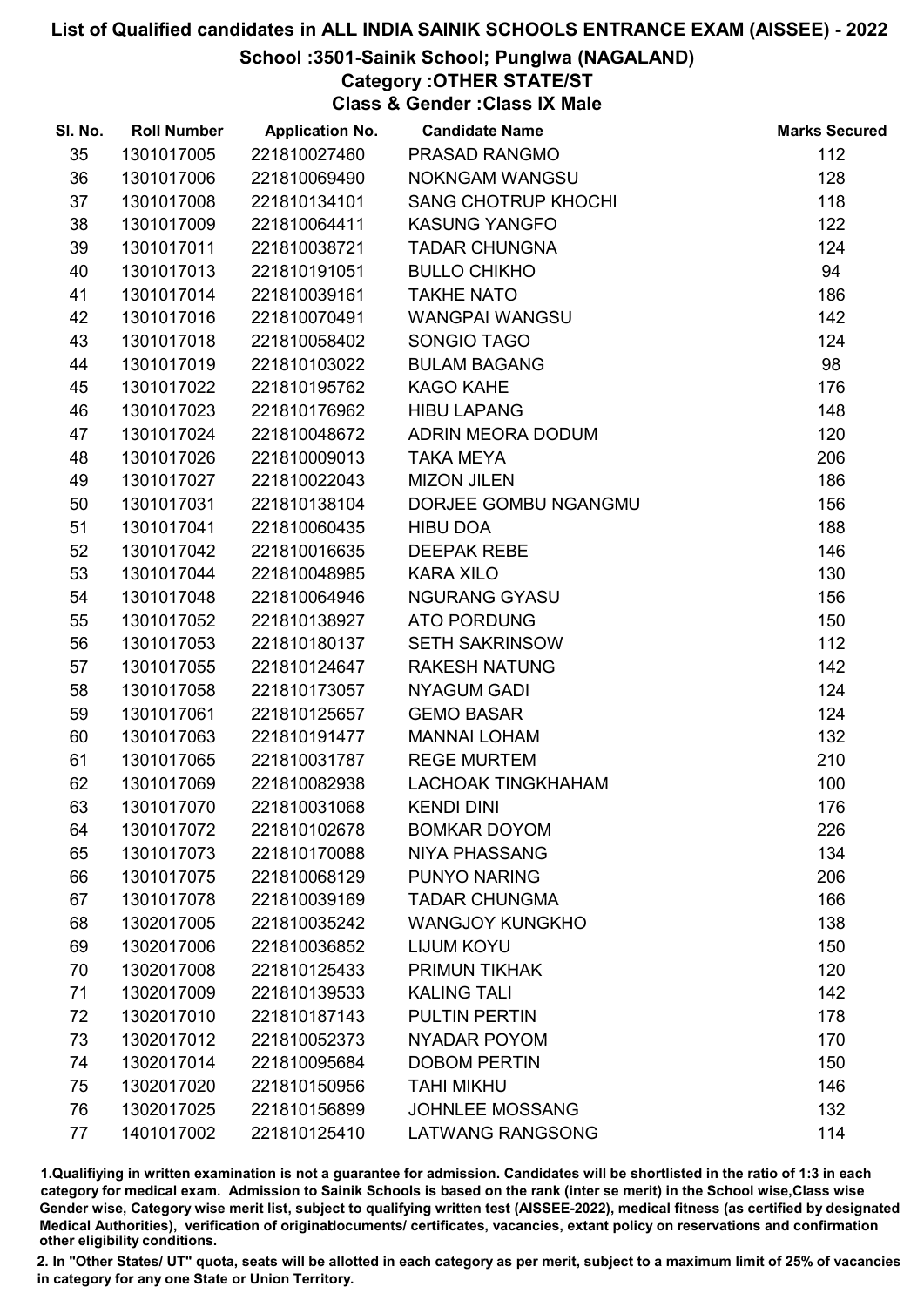# School :3501-Sainik School; Punglwa (NAGALAND)

# Category :OTHER STATE/ST

Class & Gender :Class IX Male

| SI. No. | <b>Roll Number</b> | <b>Application No.</b> | <b>Candidate Name</b>       |           | <b>Marks Secured</b> |
|---------|--------------------|------------------------|-----------------------------|-----------|----------------------|
| 78      | 1401017034         | 221810158535           | <b>LATMING TANGHA</b>       |           | 140                  |
| 79      | 1401017060         | 221810078518           | <b>WANGSEN WANGSA</b>       |           | 138                  |
| 80      | 1401017068         | 221810095549           | <b>MITIN NITIK</b>          |           | 138                  |
| 81      | 1403017034         | 221810006762           | <b>CHUNGNIHRIN SINRUWNG</b> |           | 172                  |
| 82      | 1403017092         | 221810129418           | <b>JUMKE BAGRA</b>          |           | 158                  |
| 83      | 1404017037         | 221810141528           | <b>TADE GAPAK</b>           |           | 120                  |
| 84      | 1509017172         | 221810171215           | <b>NAITIK RAJ</b>           |           | 244                  |
| 85      | 2301017079         | 221810150651           | SIDDHARTH KHARWAR           |           | 152                  |
| 86      | 2404017079         | 221810121467           | <b>DIVYANSH YADAV</b>       |           | 194                  |
| 87      | 3116017014         | 221810055431           | SHIVRATNA HANMANT BHAT      |           | 202                  |
| 88      | 3201017007         | 221810077290           | <b>THEIYAHOR SHIMREI</b>    |           | 202                  |
| 89      | 3201017012         | 221810056862           | <b>RICHARD S</b>            |           | 134                  |
| 90      | 3201017013         | 221810156113           | <b>MATHIUKING PAMEL</b>     |           | 100                  |
| 91      | 3201017025         | 221810133316           | <b>GANGREINGAM GANGMEI</b>  |           | 104                  |
| 92      | 3201017029         | 221810158286           | <b>GAITHAOLUNG KAMEI</b>    |           | 118                  |
| 93      | 3201017031         | 221810161296           | <b>JANGZI RANGNAMEI</b>     |           | 142                  |
| 94      | 3201017032         | 221810181396           | LUKAM OPHIR PANMEI          |           | 76                   |
| 95      | 3201017035         | 221810130357           | KINTHUILUNG GANGMEI         |           | 104                  |
| 96      | 3201017039         | 221810194808           | <b>MOIYA SITLHOU</b>        |           | 134                  |
| 97      | 3301017015         | 221810080398           | <b>RONYSON SHYRKON</b>      |           | 112                  |
| 98      | 3501017008         | 221810016140           | PHUALEM WANGSU              | <b>AR</b> | 158                  |
| 99      | 3501017013         | 221810044831           | KHUMREINGAM DILBUNG         |           | 148                  |
| 100     | 3501017019         | 221810113171           | SHIHRAZHIO ENOCH            |           | 140                  |
| 101     | 3501017020         | 221810137312           | <b>KHOLI MARIZIIO</b>       |           | 118                  |
| 102     | 3501017030         | 221810090433           | <b>JENIS KARLO</b>          | <b>AR</b> | 136                  |
| 103     | 3501017035         | 221810151293           | <b>VEISOUNII LEO</b>        |           | 108                  |
| 104     | 3501017041         | 221810139794           | P SIMON WANGSU              | <b>AR</b> | 120                  |
| 105     | 3501017074         | 221810184689           | <b>JORAM TUBI</b>           |           | 176                  |
| 106     | 3904017002         | 221810170300           | <b>RISHI RAJ MEENA</b>      |           | 230                  |
| 107     | 3904017111         | 221810152761           | <b>RAHUL</b>                |           | 146                  |
| 108     | 3904017315         | 221810122764           | SAHIL XALXO                 |           | 174                  |
| 109     | 3905017100         | 221810058112           | <b>KUNAL MEENA</b>          |           | 266                  |
| 110     | 3905017257         | 221810041294           | <b>RITESH MEENA</b>         |           | 226                  |
| 111     | 3905017503         | 221810028999           | <b>KARAN SINGH MEENA</b>    |           | 224                  |
| 112     | 4001017001         | 221810055290           | THEKCHEN PALDEN BHUTIA      |           | 170                  |
| 113     | 4001017008         | 221810142666           | <b>EZRA TAMANG</b>          | <b>AR</b> | 140                  |
| 114     | 4001017010         | 221810180727           | <b>KUNGA SHERPA</b>         |           | 144                  |
| 115     | 4201017178         | 221810001641           | <b>RATHOD NIKSHITH</b>      |           | 140                  |
| 116     | 4201017895         | 221810110227           | <b>KARTHIKEYA KUMBAM</b>    |           | 146                  |
| 117     | 4201027213         | 221810097978           | <b>JATAVATH PAVAN NAIK</b>  |           | 176                  |
| 118     | 4301017007         | 221810156881           | <b>BISHAL RUPINI</b>        |           | 124                  |
| 119     | 4301017008         | 221810060322           | <b>BOKHRI DEBBARMA</b>      |           | 166                  |
| 120     | 4301017011         | 221810127383           | MR. ISAAC BETU              | <b>AR</b> | 112                  |

1.Qualifiying in written examination is not a guarantee for admission. Candidates will be shortlisted in the ratio of 1:3 in each category for medical exam. Admission to Sainik Schools is based on the rank (inter se merit) in the School wise,Class wise Gender wise, Category wise merit list, subject to qualifying written test (AISSEE-2022), medical fitness (as certified by designated Medical Authorities), verification of originablocuments/ certificates, vacancies, extant policy on reservations and confirmation other eligibility conditions.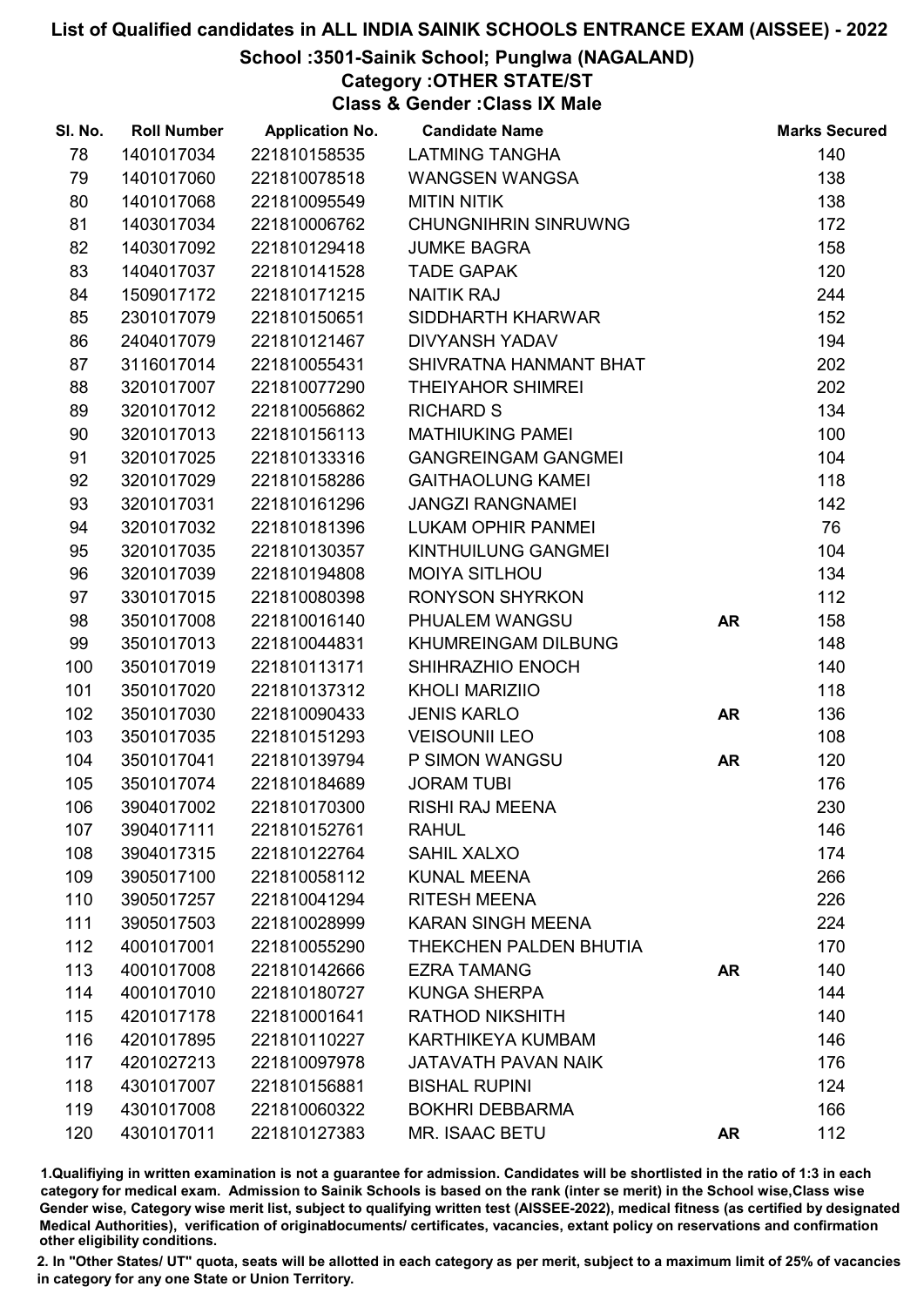# List of Qualified candidates in ALL INDIA SAINIK SCHOOLS ENTRANCE EXAM (AISSEE) - 2022 School :3501-Sainik School; Punglwa (NAGALAND) Category :OTHER STATE/ST Class & Gender :Class IX Male

| SI. No. | <b>Roll Number</b> | <b>Application No.</b> | <b>Candidate Name</b> | <b>Marks Secured</b> |
|---------|--------------------|------------------------|-----------------------|----------------------|
| 121     | 4301017016         | 221810001675           | <b>ARIEL TRIPURA</b>  | 148                  |
| 122     | 4301017017         | 221810158875           | PINAK TRIPURA         | 138                  |
| 123     | 4301017018         | 221810165126           | <b>ANIK TRIPURA</b>   | 106                  |
| 124     | 4301017024         | 221810056329           | SACHWLANG DEBBARMA    | 150                  |
| 125     | 4405017051         | 221810121664           | ATUL GOND             | 166                  |
| 126     | 4604017084         | 221810174107           | RICKDEN BHUTIA        | 250                  |

<sup>1.</sup>Qualifiying in written examination is not a guarantee for admission. Candidates will be shortlisted in the ratio of 1:3 in each category for medical exam. Admission to Sainik Schools is based on the rank (inter se merit) in the School wise,Class wise Gender wise, Category wise merit list, subject to qualifying written test (AISSEE-2022), medical fitness (as certified by designated Medical Authorities), verification of originablocuments/ certificates, vacancies, extant policy on reservations and confirmation other eligibility conditions.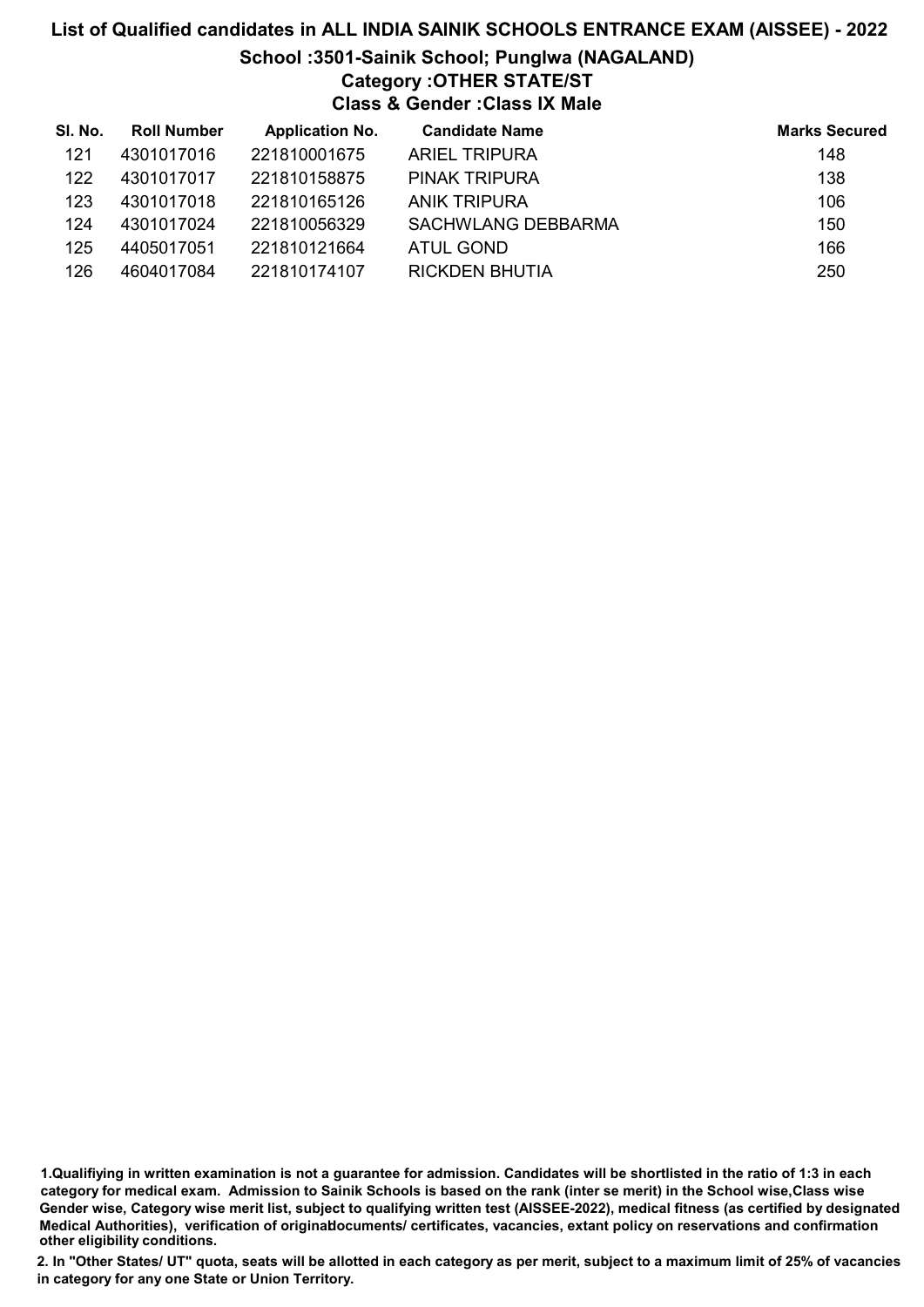# School :3501-Sainik School; Punglwa (NAGALAND)

Category :OTHER STATE/OBC

Class & Gender :Class IX Male

| SI. No. | <b>Roll Number</b> | <b>Application No.</b> | <b>Candidate Name</b>    | <b>Marks Secured</b> |
|---------|--------------------|------------------------|--------------------------|----------------------|
| 127     | 1210017012         | 221810117120           | M D JAFFAR SADIK         | 232                  |
| 128     | 1404017030         | 221810023327           | <b>OJAS RAI</b>          | 294                  |
| 129     | 1502017042         | 221810086334           | <b>DEEPANSU KUMAR</b>    | 192                  |
| 130     | 1502017061         | 221810158445           | <b>NILESH BHARTI</b>     | 202                  |
| 131     | 1503017069         | 221810115444           | <b>ROSHAN KUMAR</b>      | 246                  |
| 132     | 1504017007         | 221810103030           | <b>ADITYA KUMAR</b>      | 270                  |
| 133     | 1505017075         | 221810065762           | <b>ABHAY KUMAR</b>       | 222                  |
| 134     | 1505017140         | 221810017005           | <b>SUMIT KUMAR</b>       | 284                  |
| 135     | 1505017164         | 221810018575           | <b>RAHUL KUMAR</b>       | 246                  |
| 136     | 1506017023         | 221810124142           | <b>ABHIRAJ KUMAR</b>     | 218                  |
| 137     | 1506017027         | 221810024952           | <b>SAMEER ALAM</b>       | 212                  |
| 138     | 1506017051         | 221810025304           | <b>ASHT VASHU KUMAR</b>  | 230                  |
| 139     | 1506017094         | 221810037078           | <b>HIMANSHU KUMAR</b>    | 182                  |
| 140     | 1507017042         | 221810023403           | <b>SUBHAM KUMAR</b>      | 176                  |
| 141     | 1507017105         | 221810070397           | <b>ARNAV RAJ</b>         | 202                  |
| 142     | 1508017142         | 221810109447           | KHUSHHAL AGRAHARI        | 236                  |
| 143     | 1509017008         | 221810179820           | <b>KSHITIJ KUMAR</b>     | 218                  |
| 144     | 1509017112         | 221810026043           | <b>NITISH MADHAV</b>     | 206                  |
| 145     | 1509017190         | 221810164306           | <b>KISHAN RAJ</b>        | 200                  |
| 146     | 1509017219         | 221810159576           | <b>PRINCE KUMAR</b>      | 224                  |
| 147     | 1511017063         | 221810054711           | <b>AMAN RAJ</b>          | 176                  |
| 148     | 1511017148         | 221810071732           | <b>HARSH RAJ</b>         | 180                  |
| 149     | 1511017252         | 221810012504           | <b>VISHAL KUMAR</b>      | 218                  |
| 150     | 1511017258         | 221810003314           | <b>ROHIT KUMAR</b>       | 182                  |
| 151     | 1511017357         | 221810194565           | ARYAN KUMAR SHAH         | 180                  |
| 152     | 1511017407         | 221810113046           | NISHCHYA KUTRIYAR        | 192                  |
| 153     | 1511017409         | 221810106046           | <b>SAURAV KUMAR</b>      | 166                  |
| 154     | 1511027016         | 221810161759           | <b>SANKET KUMAR</b>      | 186                  |
| 155     | 1513017066         | 221810174145           | <b>ROHIT KUMAR</b>       | 160                  |
| 156     | 1705017129         | 221810062805           | PIYUSH JAISWAL           | 202                  |
| 157     | 2001017121         | 221810116750           | <b>HRISHIKESH KUMAR</b>  | 256                  |
| 158     | 2001017153         | 221810002470           | <b>RISHABH TEOTIA</b>    | 204                  |
| 159     | 2001017264         | 221810124941           | <b>SHUBHAM KUMAR</b>     | 224                  |
| 160     | 2001017276         | 221810057551           | <b>HARSH CHAHAL</b>      | 206                  |
| 161     | 2001017424         | 221810120542           | <b>SHIVANK GOSWAMI</b>   | 188                  |
| 162     | 2001017709         | 221810059514           | <b>ADITYA TEOTIA</b>     | 220                  |
| 163     | 2001017798         | 221810094954           | UJJWAL KUMAR MAHUR       | 340                  |
| 164     | 2001017809         | 221810025564           | <b>ASHVIN</b>            | 166                  |
| 165     | 2001017910         | 221810023135           | <b>KUNAL KUMAR</b>       | 244                  |
| 166     | 2001027382         | 221810047297           | <b>VYOM TOMAR</b>        | 190                  |
| 167     | 2001027392         | 221810001797           | <b>ANKIT KUMAR VERMA</b> | 192                  |
| 168     | 2302017234         | 221810053494           | <b>SURAJ KHARWAR</b>     | 166                  |
| 169     | 2303017001         | 221810066100           | <b>ASHISH</b>            | 198                  |

1.Qualifiying in written examination is not a guarantee for admission. Candidates will be shortlisted in the ratio of 1:3 in each category for medical exam. Admission to Sainik Schools is based on the rank (inter se merit) in the School wise,Class wise Gender wise, Category wise merit list, subject to qualifying written test (AISSEE-2022), medical fitness (as certified by designated Medical Authorities), verification of originablocuments/ certificates, vacancies, extant policy on reservations and confirmation other eligibility conditions.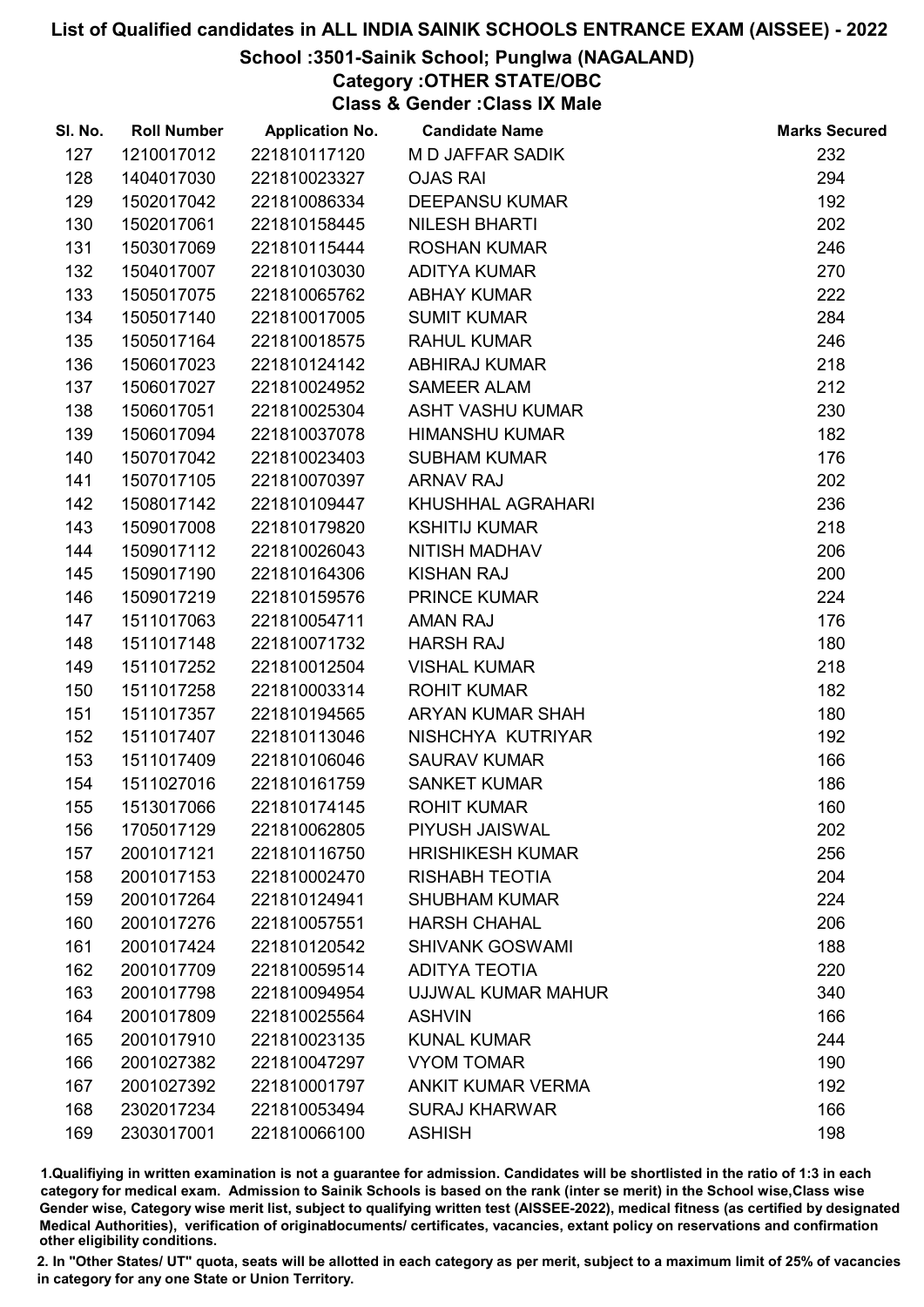#### School :3501-Sainik School; Punglwa (NAGALAND)

Category :OTHER STATE/OBC

Class & Gender :Class IX Male

| SI. No. | <b>Roll Number</b> | <b>Application No.</b> | <b>Candidate Name</b>      |           | <b>Marks Secured</b> |
|---------|--------------------|------------------------|----------------------------|-----------|----------------------|
| 170     | 2303017055         | 221810114550           | <b>NIKHIL</b>              |           | 176                  |
| 171     | 2303017093         | 221810066101           | <b>SHIVAM</b>              |           | 182                  |
| 172     | 2303017110         | 221810157711           | <b>DEV</b>                 |           | 290                  |
| 173     | 2303017227         | 221810023012           | <b>BHAVY YADAV</b>         |           | 176                  |
| 174     | 2303017232         | 221810097312           | <b>RISHAB</b>              |           | 274                  |
| 175     | 2303017238         | 221810087122           | <b>KUNAL YADAV</b>         |           | 256                  |
| 176     | 2303017260         | 221810108342           | <b>HIMANSHU</b>            |           | 214                  |
| 177     | 2303017307         | 221810056592           | <b>TANISHK</b>             |           | 226                  |
| 178     | 2303017370         | 221810091473           | <b>HARSH YADAV</b>         |           | 198                  |
| 179     | 2303017374         | 221810111873           | <b>PRINCE</b>              | CG        | 236                  |
| 180     | 2303017450         | 221810023344           | <b>PREETAM</b>             |           | 246                  |
| 181     | 2303017467         | 221810117954           | <b>DIPANSHU</b>            |           | 248                  |
| 182     | 2303017482         | 221810126374           | <b>RAVINDER</b>            |           | 180                  |
| 183     | 2303017518         | 221810165694           | <b>VINAY KUMAR</b>         |           | 258                  |
| 184     | 2303017568         | 221810103445           | <b>JATIN KUMAR</b>         |           | 224                  |
| 185     | 2303017602         | 221810055875           | <b>NISHANT</b>             |           | 162                  |
| 186     | 2303017621         | 221810108795           | YATIN YADAV                |           | 284                  |
| 187     | 2303017638         | 221810102716           | <b>GAURAV</b>              |           | 294                  |
| 188     | 2303017664         | 221810054346           | <b>JAI YADAV</b>           |           | 312                  |
| 189     | 2303017693         | 221810106276           | <b>KUNAL</b>               |           | 258                  |
| 190     | 2303017774         | 221810179547           | <b>TANISH</b>              |           | 210                  |
| 191     | 2303027006         | 221810118718           | <b>SAHIL</b>               |           | 238                  |
| 192     | 2303027012         | 221810114528           | <b>ISHAN DAHADAAN</b>      |           | 238                  |
| 193     | 2303027081         | 221810123098           | <b>ARYAN</b>               |           | 232                  |
| 194     | 2303027146         | 221810112649           | <b>NITISH YADAV</b>        |           | 210                  |
| 195     | 2303027190         | 221810106879           | <b>KESHAV</b>              |           | 276                  |
| 196     | 2304017602         | 221810059446           | <b>ASHISH KUMAR</b>        | <b>AR</b> | 222                  |
| 197     | 2304017796         | 221810041868           | <b>GOURAV</b>              |           | 252                  |
| 198     | 2403017163         | 221810036017           | AADARSH KOUNDAL            |           | 210                  |
| 199     | 2501017445         | 221810114169           | <b>SAHIL</b>               |           | 298                  |
| 200     | 2612017140         | 221810023638           | <b>DEVA</b>                |           | 254                  |
| 201     | 3001017662         | 221810050409           | <b>DEVAM BHADRA</b>        |           | 160                  |
| 202     | 3002017127         | 221810089992           | YASH KUMAR YADAV           |           | 264                  |
| 203     | 3002017182         | 221810056004           | <b>ABHISHEK SINGH</b>      |           | 186                  |
| 204     | 3002017186         | 221810125604           | <b>VISHAL SONI</b>         |           | 278                  |
| 205     | 3002017203         | 221810026234           | <b>ARUN KUMAR</b>          |           | 278                  |
| 206     | 3002017353         | 221810060077           | <b>DEEPRAJ GURJAR</b>      |           | 172                  |
| 207     | 3002017395         | 221810082868           | <b>AYUSH NARWARIYA</b>     |           | 220                  |
| 208     | 3002017443         | 221810144269           | PRIYANSHU SINGH            |           | 208                  |
| 209     | 3004017023         | 221810028760           | <b>KSHITIJ PATEL</b>       |           | 350                  |
| 210     | 3004017073         | 221810063652           | <b>SATYAM PAL</b>          |           | 224                  |
| 211     | 3102017034         | 221810017844           | <b>JEET PANKAJ DHAKANE</b> |           | 164                  |
| 212     | 3102017038         | 221810123494           | ARJUN RAJENDRA CHIPDE      |           | 198                  |

1.Qualifiying in written examination is not a guarantee for admission. Candidates will be shortlisted in the ratio of 1:3 in each category for medical exam. Admission to Sainik Schools is based on the rank (inter se merit) in the School wise,Class wise Gender wise, Category wise merit list, subject to qualifying written test (AISSEE-2022), medical fitness (as certified by designated Medical Authorities), verification of originablocuments/ certificates, vacancies, extant policy on reservations and confirmation other eligibility conditions.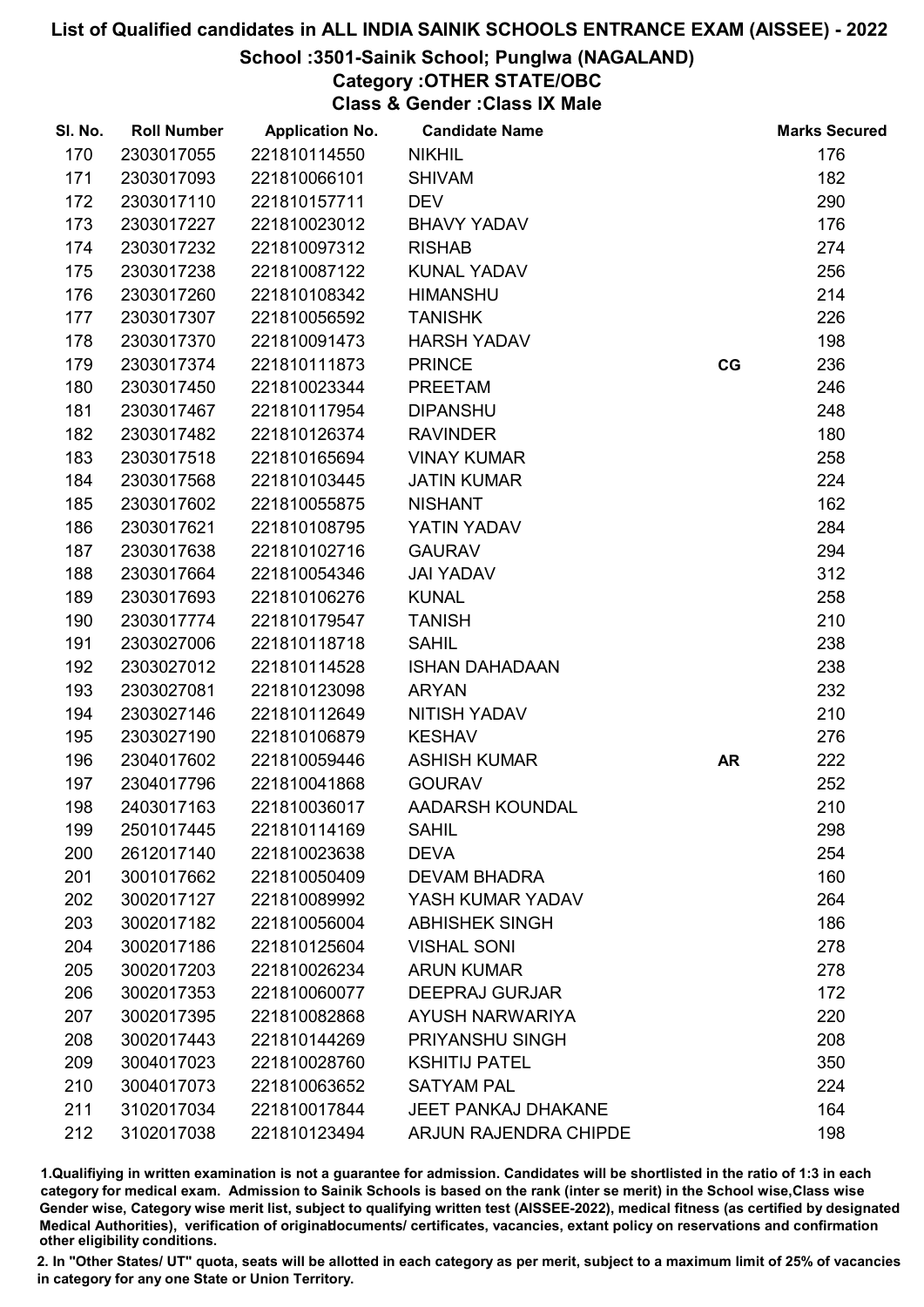# School :3501-Sainik School; Punglwa (NAGALAND)

Category :OTHER STATE/OBC

Class & Gender :Class IX Male

| SI. No. | <b>Roll Number</b> | <b>Application No.</b> | <b>Candidate Name</b>          |           | <b>Marks Secured</b> |
|---------|--------------------|------------------------|--------------------------------|-----------|----------------------|
| 213     | 3116017124         | 221810033449           | <b>CHAUDHARI SARTHAK NITIN</b> |           | 284                  |
| 214     | 3201017005         | 221810177260           | PARITON TOIJAM                 |           | 166                  |
| 215     | 3501017002         | 221810113310           | <b>LAKSHYA KUMAR</b>           | <b>AR</b> | 194                  |
| 216     | 3503017003         | 221810132244           | PRIYOTAM CHARINGIA             |           | 176                  |
| 217     | 3608017050         | 221810098649           | <b>RONIT LOHAR</b>             |           | 190                  |
| 218     | 3901017051         | 221810149882           | <b>BHAVESH CHOUDHARY</b>       |           | 172                  |
| 219     | 3901017136         | 221810133768           | <b>SHIVAM TAILOR</b>           |           | 162                  |
| 220     | 3902017009         | 221810122021           | <b>JAYPAL SIHAG</b>            |           | 166                  |
| 221     | 3902017036         | 221810044094           | <b>MULCHAND</b>                |           | 228                  |
| 222     | 3904017033         | 221810097440           | <b>ROHIT JAKHAR</b>            |           | 180                  |
| 223     | 3904017095         | 221810172151           | MOHIT YADAV                    |           | 194                  |
| 224     | 3904017263         | 221810137693           | <b>KAPIL</b>                   |           | 176                  |
| 225     | 3904017334         | 221810170515           | <b>MONU GURJAR</b>             |           | 162                  |
| 226     | 3904017370         | 221810123775           | <b>MOHIT JAT</b>               |           | 238                  |
| 227     | 3904017444         | 221810002866           | <b>VISHESH JANGID</b>          |           | 166                  |
| 228     | 3904017504         | 221810080847           | <b>GOURAV CHOUDHARY</b>        |           | 190                  |
| 229     | 3904017512         | 221810122957           | <b>TARUN KUMAR</b>             |           | 272                  |
| 230     | 3905017014         | 221810045920           | <b>ADITYA KUMAR</b>            |           | 230                  |
| 231     | 3905017020         | 221810150540           | <b>MAHAVEER SINGH</b>          |           | 200                  |
| 232     | 3905017064         | 221810035931           | <b>LAKSHIT SAIN</b>            |           | 258                  |
| 233     | 3905017107         | 221810044912           | <b>ANSHIK YADAV</b>            |           | 306                  |
| 234     | 3905017113         | 221810094042           | <b>KHUSHWANT</b>               |           | 196                  |
| 235     | 3905017126         | 221810064362           | <b>RITIK KUMAR</b>             |           | 206                  |
| 236     | 3905017131         | 221810045082           | <b>LALIT GWALA</b>             |           | 244                  |
| 237     | 3905017144         | 221810057992           | <b>LALIT DAGUR</b>             |           | 166                  |
| 238     | 3905017163         | 221810030233           | <b>REATVIK</b>                 |           | 224                  |
| 239     | 3905017195         | 221810091683           | <b>SHUBHAM</b>                 |           | 266                  |
| 240     | 3905017217         | 221810059804           | <b>RISHABH RAJ</b>             |           | 312                  |
| 241     | 3905017221         | 221810089914           | <b>ARYAN KUSHWAH</b>           |           | 232                  |
| 242     | 3905017225         | 221810110634           | <b>SUMIT KUMAR</b>             |           | 282                  |
| 243     | 3905017268         | 221810025615           | <b>RONAK CHOUDHARY</b>         |           | 236                  |
| 244     | 3905017272         | 221810117335           | <b>MOHD BILAL</b>              |           | 258                  |
| 245     | 3905017276         | 221810044935           | <b>HIMANSHU KUMAR GUPTA</b>    |           | 204                  |
| 246     | 3905017277         | 221810034345           | <b>ABHISHEK GURJAR</b>         |           | 190                  |
| 247     | 3905017299         | 221810034775           | <b>SURENDRA CHHABA</b>         |           | 230                  |
| 248     | 3905017332         | 221810022446           | <b>ROHIT</b>                   |           | 212                  |
| 249     | 3905017362         | 221810059807           | <b>NIKHIL</b>                  |           | 254                  |
| 250     | 3905017366         | 221810046717           | <b>MANISH GURJAR</b>           |           | 272                  |
| 251     | 3905017385         | 221810076457           | <b>VANSH</b>                   | <b>AR</b> | 174                  |
| 252     | 3905017421         | 221810060418           | <b>PRINCE</b>                  |           | 162                  |
| 253     | 3905017453         | 221810046178           | <b>RISHABH DEV SINGH GOYAT</b> |           | 238                  |
| 254     | 3906017096         | 221810030962           | <b>DILKHUSH POONIA</b>         |           | 252                  |
| 255     | 3906017127         | 221810044063           | <b>TARUN SINGH</b>             |           | 160                  |

1.Qualifiying in written examination is not a guarantee for admission. Candidates will be shortlisted in the ratio of 1:3 in each category for medical exam. Admission to Sainik Schools is based on the rank (inter se merit) in the School wise,Class wise Gender wise, Category wise merit list, subject to qualifying written test (AISSEE-2022), medical fitness (as certified by designated Medical Authorities), verification of originablocuments/ certificates, vacancies, extant policy on reservations and confirmation other eligibility conditions.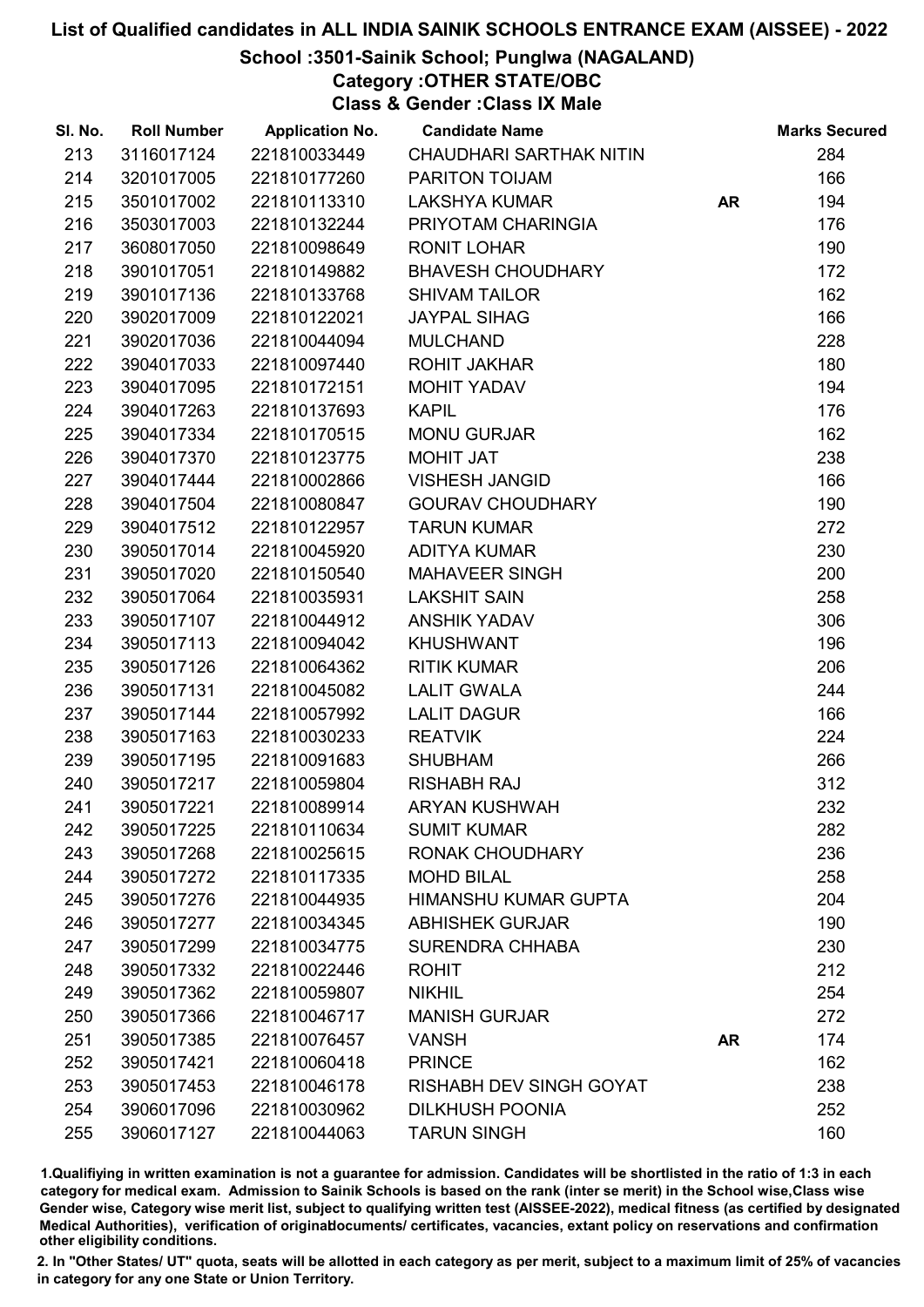#### School :3501-Sainik School; Punglwa (NAGALAND)

Category :OTHER STATE/OBC

Class & Gender :Class IX Male

| SI. No. | <b>Roll Number</b> | <b>Application No.</b> | <b>Candidate Name</b>     |           | <b>Marks Secured</b> |
|---------|--------------------|------------------------|---------------------------|-----------|----------------------|
| 256     | 3906017248         | 221810042837           | <b>TINKU NARWAL</b>       |           | 234                  |
| 257     | 3907017075         | 221810137377           | <b>SHIVAM DANGI</b>       |           | 174                  |
| 258     | 3908017078         | 221810068438           | ABHIMANYU                 |           | 186                  |
| 259     | 4201027271         | 221810104629           | <b>KAVIDE SAI TEJA</b>    |           | 168                  |
| 260     | 4401017056         | 221810048780           | ANURAG SINGH              |           | 258                  |
| 261     | 4401017335         | 221810054984           | <b>VIKRAM YADAV</b>       |           | 170                  |
| 262     | 4401017389         | 221810123355           | <b>RISHABH YADAV</b>      |           | 196                  |
| 263     | 4401017567         | 221810137448           | <b>TEVENDRA</b>           |           | 226                  |
| 264     | 4402017023         | 221810024480           | <b>SARVDAMAN</b>          |           | 268                  |
| 265     | 4402017048         | 221810052951           | <b>RAMAN GUPTA</b>        |           | 206                  |
| 266     | 4405017045         | 221810029044           | <b>ABHISHEK</b>           | <b>AR</b> | 182                  |
| 267     | 4405017052         | 221810136964           | <b>ANURAG MAURYA</b>      |           | 186                  |
| 268     | 4405017084         | 221810068707           | <b>AKASH THAKUR</b>       |           | 200                  |
| 269     | 4405017098         | 221810152997           | <b>SHUBHAM KRISHNA</b>    |           | 170                  |
| 270     | 4405017110         | 221810159088           | ADITYA MAURYA             |           | 214                  |
| 271     | 4406017191         | 221810152034           | <b>RISHAV YADAV</b>       |           | 232                  |
| 272     | 4406017232         | 221810050335           | ANSHUL GANGWAR            |           | 230                  |
| 273     | 4406017243         | 221810058855           | <b>SHAILESH PRAJAPATI</b> |           | 236                  |
| 274     | 4406017249         | 221810076865           | <b>PIYUSH KUMAR</b>       |           | 226                  |
| 275     | 4406017266         | 221810161616           | <b>AYUSH SINGH</b>        |           | 318                  |
| 276     | 4406017292         | 221810086666           | NAVNEET KUMAR YADAV       |           | 248                  |
| 277     | 4406017324         | 221810083457           | <b>DUSHYANT YADAV</b>     |           | 316                  |
| 278     | 4406017365         | 221810158448           | <b>ABHISHEK PRATAP</b>    |           | 220                  |
| 279     | 4406017424         | 221810094289           | AKASH KUMAR SHARMA        |           | 212                  |
| 280     | 4408017039         | 221810007731           | <b>GAJENDRA PATEL</b>     |           | 240                  |
| 281     | 4408017044         | 221810118951           | RAGHAV YADAV              |           | 244                  |
| 282     | 4408017124         | 221810139714           | <b>MANEESH PATEL</b>      |           | 176                  |
| 283     | 4408017240         | 221810107848           | <b>NAITIK CHAKRAVARTI</b> |           | 204                  |
| 284     | 4409017197         | 221810016826           | <b>RAM GOPAL</b>          |           | 194                  |
| 285     | 4410017116         | 221810033481           | <b>HIMANSU YADAV</b>      |           | 204                  |
| 286     | 4410017145         | 221810033242           | <b>SANGAM</b>             |           | 256                  |
| 287     | 4410017495         | 221810033648           | <b>ADITYA YADAV</b>       |           | 192                  |
| 288     | 4410017530         | 221810046588           | <b>VINAYAK GAUR</b>       |           | 292                  |
| 289     | 4411017055         | 221810043203           | <b>SHIVAM KUMAR</b>       |           | 188                  |
| 290     | 4411017081         | 221810047454           | <b>LUCKY SHAKYA</b>       |           | 206                  |
| 291     | 4412017172         | 221810070254           | <b>SAHIL YADAV</b>        |           | 204                  |
| 292     | 4412017322         | 221810159608           | RUDRA PRATAP SINGH YADAV  |           | 222                  |
| 293     | 4507017037         | 221810162070           | PRRAKHAR RATHORE          |           | 206                  |

1.Qualifiying in written examination is not a guarantee for admission. Candidates will be shortlisted in the ratio of 1:3 in each category for medical exam. Admission to Sainik Schools is based on the rank (inter se merit) in the School wise,Class wise Gender wise, Category wise merit list, subject to qualifying written test (AISSEE-2022), medical fitness (as certified by designated Medical Authorities), verification of originablocuments/ certificates, vacancies, extant policy on reservations and confirmation other eligibility conditions.